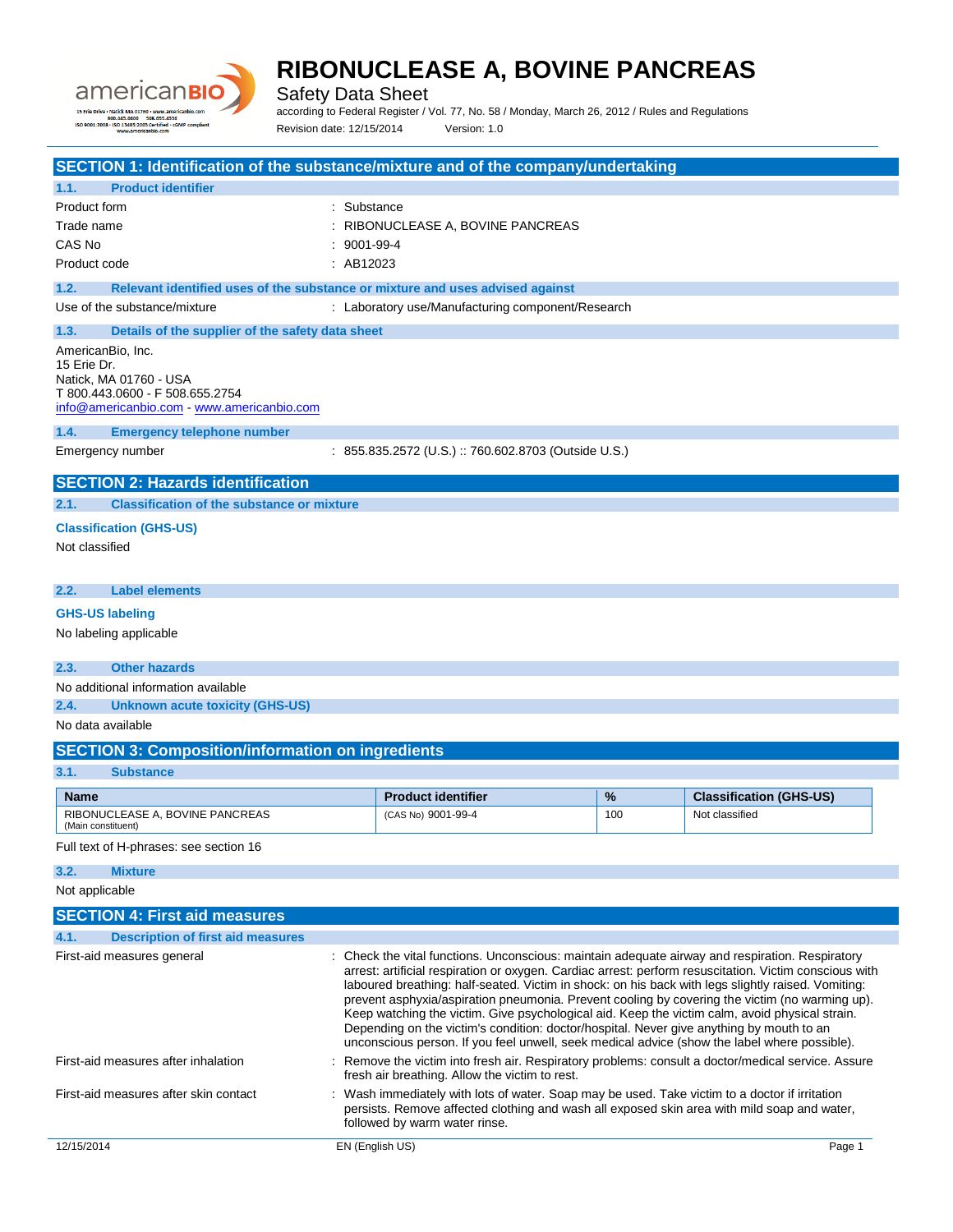Safety Data Sheet

according to Federal Register / Vol. 77, No. 58 / Monday, March 26, 2012 / Rules and Regulations

| First-aid measures after eye contact |                                                             | Rinse immediately with plenty of water. Take victim to an ophthalmologist if irritation persists.<br>Rinse immediately with plenty of water. Obtain medical attention if pain, blinking or redness<br>persist.                                                               |  |
|--------------------------------------|-------------------------------------------------------------|------------------------------------------------------------------------------------------------------------------------------------------------------------------------------------------------------------------------------------------------------------------------------|--|
|                                      | First-aid measures after ingestion                          | Rinse mouth with water. Consult a doctor/medical service if you feel unwell. Ingestion of large<br>quantities: immediately to hospital. Call Poison Information Centre (www.big.be/antigif.htm).<br>Rinse mouth. Do NOT induce vomiting. Obtain emergency medical attention. |  |
| 4.2.                                 | Most important symptoms and effects, both acute and delayed |                                                                                                                                                                                                                                                                              |  |
|                                      | Symptoms/injuries                                           | No data available. Not expected to present a significant hazard under anticipated conditions of<br>normal use.                                                                                                                                                               |  |

**4.3. Indication of any immediate medical attention and special treatment needed**

No additional information available

| <b>SECTION 5: Firefighting measures</b>                       |                                                                                                                                                                                                                |
|---------------------------------------------------------------|----------------------------------------------------------------------------------------------------------------------------------------------------------------------------------------------------------------|
| 5.1.<br><b>Extinguishing media</b>                            |                                                                                                                                                                                                                |
| suitable extinguishing media                                  | : EXTINGUISHING MEDIA FOR SURROUNDING FIRES: All extinguishing media allowed. Foam.<br>Dry powder. Carbon dioxide. Water spray. Sand.                                                                          |
| Unsuitable extinguishing media                                | : No unsuitable extinguishing media known. Do not use a heavy water stream.                                                                                                                                    |
| 5.2.<br>Special hazards arising from the substance or mixture |                                                                                                                                                                                                                |
| Fire hazard                                                   | : DIRECT FIRE HAZARD. Non combustible.                                                                                                                                                                         |
| Explosion hazard                                              | : DIRECT EXPLOSION HAZARD. No data available on direct explosion hazard. INDIRECT<br>EXPLOSION HAZARD. No data available on indirect explosion hazard.                                                         |
| Reactivity                                                    | : On burning: release of toxic and corrosive gases/vapours (nitrous vapours).                                                                                                                                  |
| 5.3.<br><b>Advice for firefighters</b>                        |                                                                                                                                                                                                                |
| Precautionary measures fire                                   | : Exposure to fire/heat: keep upwind. Exposure to fire/heat: consider evacuation. Exposure to<br>fire/heat: have neighbourhood close doors and windows.                                                        |
| Firefighting instructions                                     | : Dilute toxic gases with water spray. Use water spray or fog for cooling exposed containers.<br>Exercise caution when fighting any chemical fire. Avoid (reject) fire-fighting water to enter<br>environment. |
| Protection during firefighting<br>---------                   | : Heat/fire exposure: compressed air/oxygen apparatus. Do not enter fire area without proper<br>protective equipment, including respiratory protection.                                                        |

| <b>SECTION 6: Accidental release measures</b> |                                                                     |                                                                                                                                                       |  |
|-----------------------------------------------|---------------------------------------------------------------------|-------------------------------------------------------------------------------------------------------------------------------------------------------|--|
| 6.1.                                          | Personal precautions, protective equipment and emergency procedures |                                                                                                                                                       |  |
| 6.1.1.                                        | For non-emergency personnel                                         |                                                                                                                                                       |  |
|                                               | Protective equipment                                                | : Gloves. Protective clothing. Dust cloud production: compressed air/oxygen apparatus.                                                                |  |
|                                               | Emergency procedures                                                | : Mark the danger area. Prevent dust cloud formation, e.g. by wetting. No naked flames. Wash<br>contaminated clothes. Evacuate unnecessary personnel. |  |
|                                               | Measures in case of dust release                                    | : In case of dust production: keep upwind. Dust production: have neighbourhood close doors and<br>windows.                                            |  |
| 6.1.2.                                        | For emergency responders                                            |                                                                                                                                                       |  |
|                                               | Protective equipment                                                | : Equip cleanup crew with proper protection.                                                                                                          |  |
|                                               | Emergency procedures                                                | : Ventilate area.                                                                                                                                     |  |
| 6.2.                                          | <b>Environmental precautions</b>                                    |                                                                                                                                                       |  |
|                                               |                                                                     | Prevent entry to sewers and public waters. Notify authorities if liquid enters sewers or public waters.                                               |  |
| 6.3.                                          | Methods and material for containment and cleaning up                |                                                                                                                                                       |  |
| For containment                               |                                                                     | : Contain released substance, pump into suitable containers. Plug the leak, cut off the supply.<br>Knock down/dilute dust cloud with water spray.     |  |
|                                               | Methods for cleaning up                                             | : Prevent dust cloud formation. Solid spill: cover with sand/earth. Clean contaminated surfaces                                                       |  |

with an excess of water. Wash clothing and equipment after handling. On land, sweep or shovel into suitable containers. Minimize generation of dust. Store away from other materials.

**6.4. Reference to other sections**

See Heading 8. Exposure controls and personal protection.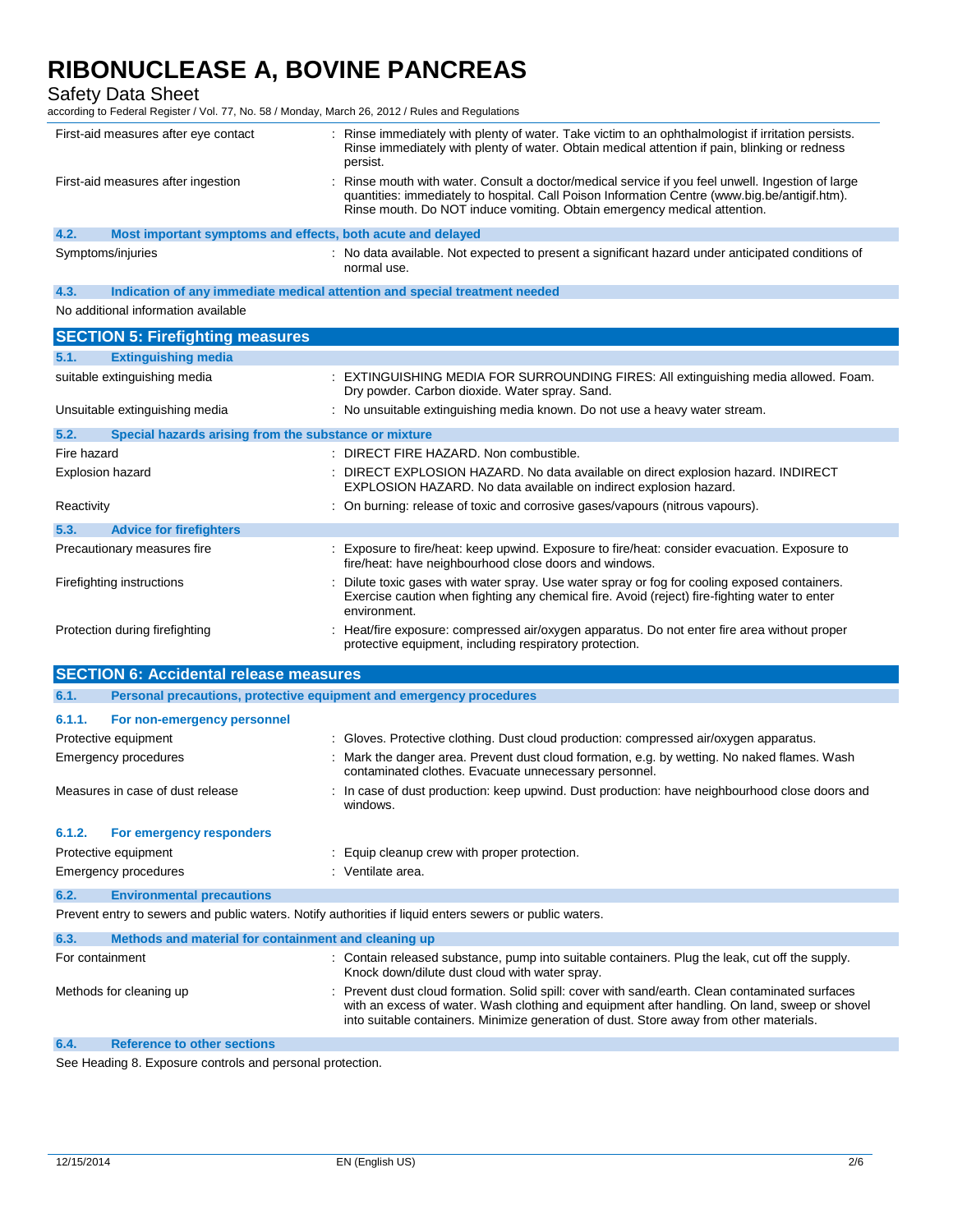Safety Data Sheet

according to Federal Register / Vol. 77, No. 58 / Monday, March 26, 2012 / Rules and Regulations

| <b>SECTION 7: Handling and storage</b>                               |                                                                                                                                                                                                                                                                                                                                                                                                                                                                                                                                                   |
|----------------------------------------------------------------------|---------------------------------------------------------------------------------------------------------------------------------------------------------------------------------------------------------------------------------------------------------------------------------------------------------------------------------------------------------------------------------------------------------------------------------------------------------------------------------------------------------------------------------------------------|
| <b>Precautions for safe handling</b><br>7.1.                         |                                                                                                                                                                                                                                                                                                                                                                                                                                                                                                                                                   |
| Precautions for safe handling                                        | : Comply with the legal requirements. Clean contaminated clothing. Thoroughly clean/dry the<br>installation before use. Avoid raising dust. Keep away from naked flames/heat. Reduce/avoid<br>exposure and/or contact. Keep container tightly closed. Carry operations in the open/under local<br>exhaust/ventilation or with respiratory protection. Wash hands and other exposed areas with mild<br>soap and water before eat, drink or smoke and when leaving work. Provide good ventilation in<br>process area to prevent formation of vapor. |
| 7.2.<br>Conditions for safe storage, including any incompatibilities |                                                                                                                                                                                                                                                                                                                                                                                                                                                                                                                                                   |
| Storage conditions                                                   | : Keep only in the original container in a cool, well ventilated place away from : Direct sunlight.<br>Keep container closed when not in use.                                                                                                                                                                                                                                                                                                                                                                                                     |
| Incompatible products                                                | : Strong bases, strong acids.                                                                                                                                                                                                                                                                                                                                                                                                                                                                                                                     |
| Incompatible materials                                               | : Sources of ignition. Direct sunlight.                                                                                                                                                                                                                                                                                                                                                                                                                                                                                                           |
| Storage temperature                                                  | : -20 $^{\circ}$ C                                                                                                                                                                                                                                                                                                                                                                                                                                                                                                                                |
| Heat-ignition                                                        | : KEEP SUBSTANCE AWAY FROM: heat sources.                                                                                                                                                                                                                                                                                                                                                                                                                                                                                                         |
| Prohibitions on mixed storage                                        | : KEEP SUBSTANCE AWAY FROM: oxidizing agents. moisture.                                                                                                                                                                                                                                                                                                                                                                                                                                                                                           |
| Storage area                                                         | : Store in a dry area. To be kept quick-frozen. Meet the legal requirements.                                                                                                                                                                                                                                                                                                                                                                                                                                                                      |
| Special rules on packaging                                           | : SPECIAL REQUIREMENTS: closing. watertight. dry. clean. correctly labelled. meet the legal<br>requirements. Secure fragile packagings in solid containers.                                                                                                                                                                                                                                                                                                                                                                                       |
| Packaging materials                                                  | : SUITABLE MATERIAL: glass.                                                                                                                                                                                                                                                                                                                                                                                                                                                                                                                       |
| 7.3.<br>Specific end use(s)                                          |                                                                                                                                                                                                                                                                                                                                                                                                                                                                                                                                                   |

No additional information available

### **SECTION 8: Exposure controls/personal protection**

**8.1. Control parameters**

#### No additional information available

| : Avoid all unnecessary exposure.                                                                                                                                                |
|----------------------------------------------------------------------------------------------------------------------------------------------------------------------------------|
| : GIVE EXCELLENT RESISTANCE: No data available. GIVE GOOD RESISTANCE: No data<br>available. GIVE LESS RESISTANCE: No data available. GIVE POOR RESISTANCE: No data<br>available. |
| : Gloves. Wear protective gloves.                                                                                                                                                |
| : Safety glasses. In case of dust production: protective goggles. Chemical goggles or safety<br>glasses.                                                                         |
| : Protective clothing.                                                                                                                                                           |
| : Dust formation: dust mask. Wear approved mask.                                                                                                                                 |
| : When using, do not eat, drink or smoke.                                                                                                                                        |
|                                                                                                                                                                                  |

### **SECTION 9: Physical and chemical properties**

| Information on basic physical and chemical properties<br>9.1. |                               |  |
|---------------------------------------------------------------|-------------------------------|--|
| Physical state                                                | : Solid                       |  |
| Appearance                                                    | : Crystalline solid. Powder.  |  |
| Molecular mass                                                | : $13700$ g/mol               |  |
| Color                                                         | : White.                      |  |
| Odor                                                          | : No data available on odour. |  |
| Odor threshold                                                | : No data available           |  |
| рH                                                            | : No data available           |  |
| Relative evaporation rate (butyl acetate=1)                   | : No data available           |  |
| Melting point                                                 | : No data available           |  |
| Freezing point                                                | : No data available           |  |
| Boiling point                                                 | : No data available           |  |
| Flash point                                                   | $:$ Not applicable            |  |
| Self ignition temperature                                     | : No data available           |  |
| Decomposition temperature                                     | : No data available           |  |
| Flammability (solid, gas)                                     | : No data available           |  |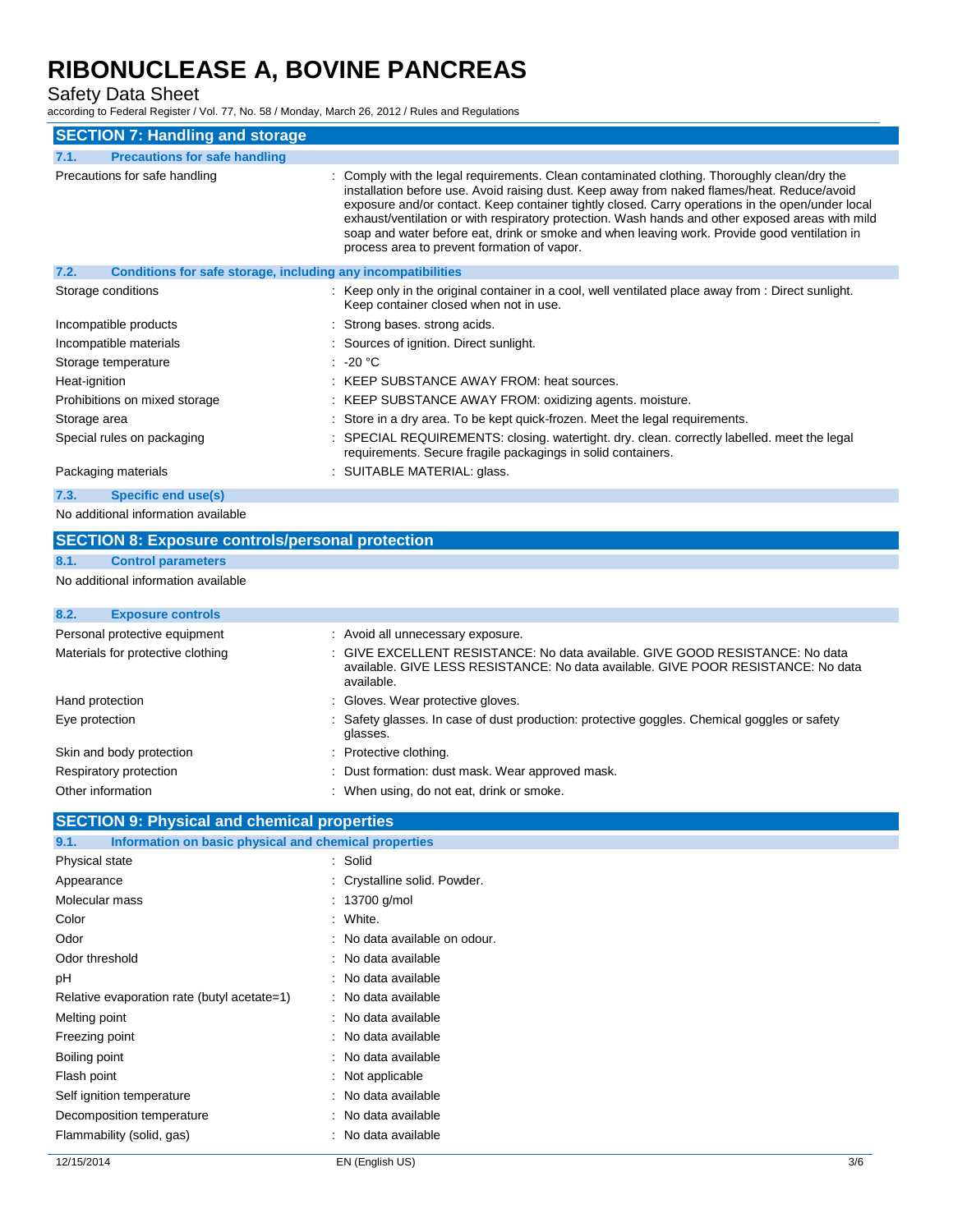### Safety Data Sheet

according to Federal Register / Vol. 77, No. 58 / Monday, March 26, 2012 / Rules and Regulations

| Vapor pressure                  | : No data available                   |
|---------------------------------|---------------------------------------|
| Relative vapor density at 20 °C | : No data available                   |
| Relative density                | : No data available                   |
| Solubility                      | : Soluble in water.<br>Water: soluble |
| Log Pow                         | : No data available                   |
| Log Kow                         | : No data available                   |
| Viscosity, kinematic            | : No data available                   |
| Viscosity, dynamic              | : No data available                   |
| Explosive properties            | : No data available                   |
| Oxidizing properties            | : No data available                   |
| Explosive limits                | : No data available                   |

#### **9.2. Other information**

No additional information available

|                                                      | <b>SECTION 10: Stability and reactivity</b>                                                                                                                                                                                                                                                                                                                                          |  |  |
|------------------------------------------------------|--------------------------------------------------------------------------------------------------------------------------------------------------------------------------------------------------------------------------------------------------------------------------------------------------------------------------------------------------------------------------------------|--|--|
| 10.1.                                                | <b>Reactivity</b>                                                                                                                                                                                                                                                                                                                                                                    |  |  |
|                                                      | On burning: release of toxic and corrosive gases/vapours (nitrous vapours).                                                                                                                                                                                                                                                                                                          |  |  |
| 10.2.                                                | <b>Chemical stability</b>                                                                                                                                                                                                                                                                                                                                                            |  |  |
|                                                      | Unstable on exposure to moisture. Not established.                                                                                                                                                                                                                                                                                                                                   |  |  |
| 10.3.                                                | <b>Possibility of hazardous reactions</b>                                                                                                                                                                                                                                                                                                                                            |  |  |
| Not established.                                     |                                                                                                                                                                                                                                                                                                                                                                                      |  |  |
| 10.4.                                                | <b>Conditions to avoid</b>                                                                                                                                                                                                                                                                                                                                                           |  |  |
| Direct sunlight. Extremely high or low temperatures. |                                                                                                                                                                                                                                                                                                                                                                                      |  |  |
| 10.5.                                                | <b>Incompatible materials</b>                                                                                                                                                                                                                                                                                                                                                        |  |  |
|                                                      | strong acids. Strong bases.                                                                                                                                                                                                                                                                                                                                                          |  |  |
| 10.6.                                                | <b>Hazardous decomposition products</b>                                                                                                                                                                                                                                                                                                                                              |  |  |
| fume. Carbon monoxide. Carbon dioxide.               |                                                                                                                                                                                                                                                                                                                                                                                      |  |  |
|                                                      | $\overline{O}$ $\overline{O}$ $\overline{O}$ $\overline{O}$ $\overline{O}$ $\overline{O}$ $\overline{O}$ $\overline{O}$ $\overline{O}$ $\overline{O}$ $\overline{O}$ $\overline{O}$ $\overline{O}$ $\overline{O}$ $\overline{O}$ $\overline{O}$ $\overline{O}$ $\overline{O}$ $\overline{O}$ $\overline{O}$ $\overline{O}$ $\overline{O}$ $\overline{O}$ $\overline{O}$ $\overline{$ |  |  |

### **SECTION 11: Toxicological information**

#### **11.1. Information on toxicological effects**

| Acute toxicity                                         | : Not classified                                                    |
|--------------------------------------------------------|---------------------------------------------------------------------|
| Skin corrosion/irritation                              | : Not classified                                                    |
| Serious eye damage/irritation                          | : Not classified                                                    |
| Respiratory or skin sensitization                      | : Not classified                                                    |
| Germ cell mutagenicity                                 | : Not classified                                                    |
| Carcinogenicity                                        | : Not classified                                                    |
| Reproductive toxicity                                  | : Not classified                                                    |
| Specific target organ toxicity (single exposure)       | : Not classified                                                    |
|                                                        |                                                                     |
| Specific target organ toxicity (repeated<br>exposure)  | : Not classified                                                    |
| Aspiration hazard                                      | : Not classified                                                    |
| Potential Adverse human health effects and<br>symptoms | : Based on available data, the classification criteria are not met. |

| <b>SECTION 12: Ecological information</b> |                                                                                   |
|-------------------------------------------|-----------------------------------------------------------------------------------|
| 12.1.<br><b>Toxicity</b>                  |                                                                                   |
| Ecology - air                             | : Not classified as dangerous for the ozone layer (Regulation (EC) No 1005/2009). |
| Ecology - water                           | : Mild water pollutant (surface water). No data available on ecotoxicity.         |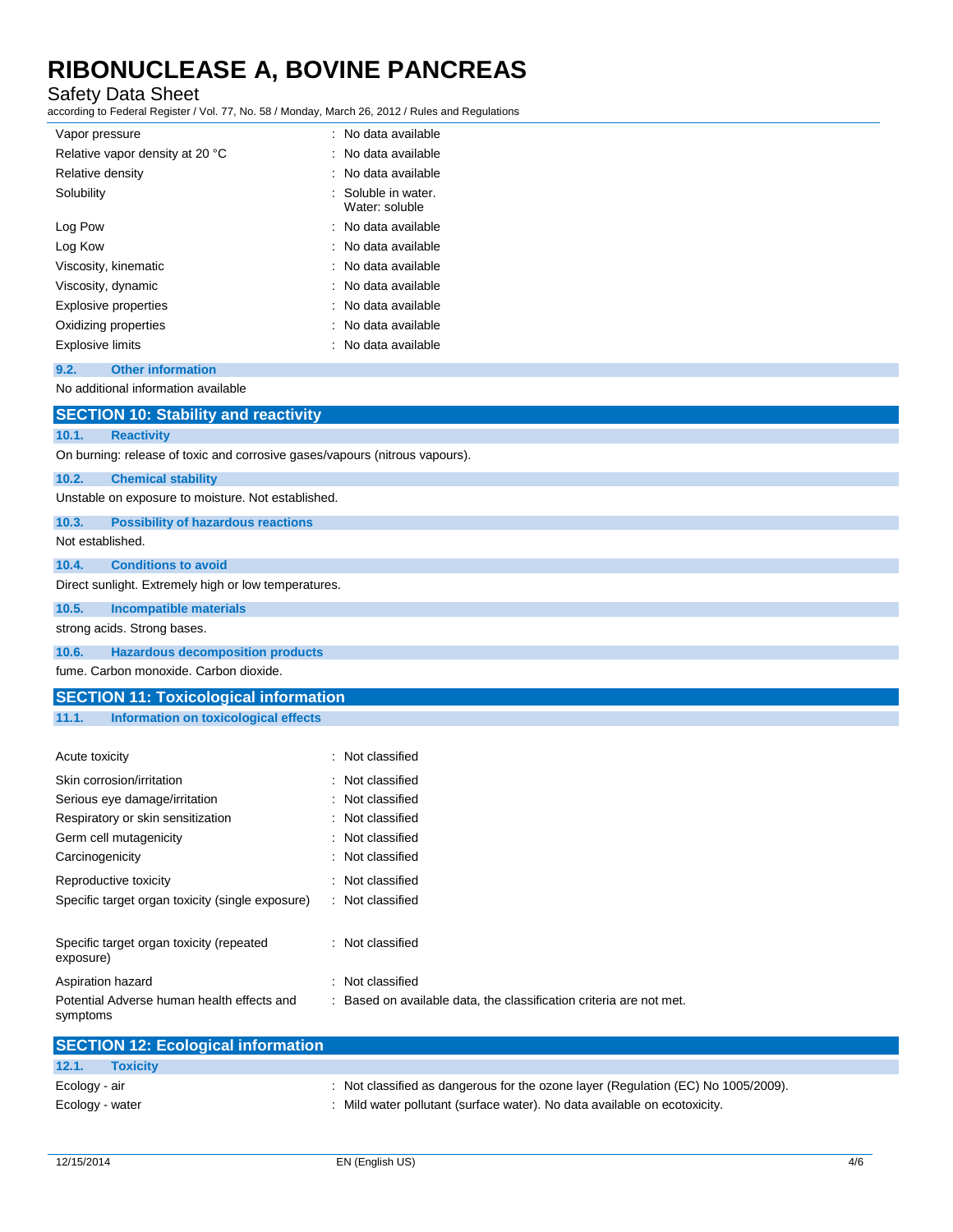### Safety Data Sheet

according to Federal Register / Vol. 77, No. 58 / Monday, March 26, 2012 / Rules and Regulations

| <b>Persistence and degradability</b><br>12.2.                                                                                                                                                                                           |                                                                                                                                                                                                                                          |  |  |
|-----------------------------------------------------------------------------------------------------------------------------------------------------------------------------------------------------------------------------------------|------------------------------------------------------------------------------------------------------------------------------------------------------------------------------------------------------------------------------------------|--|--|
| RIBONUCLEASE A, BOVINE PANCREAS (9001-99-4)                                                                                                                                                                                             |                                                                                                                                                                                                                                          |  |  |
| Persistence and degradability                                                                                                                                                                                                           | Biodegradability in water: no data available. Not established.                                                                                                                                                                           |  |  |
| 12.3.<br><b>Bioaccumulative potential</b>                                                                                                                                                                                               |                                                                                                                                                                                                                                          |  |  |
| RIBONUCLEASE A, BOVINE PANCREAS (9001-99-4)                                                                                                                                                                                             |                                                                                                                                                                                                                                          |  |  |
| Bioaccumulative potential                                                                                                                                                                                                               | No bioaccumulation data available. Not established.                                                                                                                                                                                      |  |  |
| 12.4.<br><b>Mobility in soil</b>                                                                                                                                                                                                        |                                                                                                                                                                                                                                          |  |  |
| No additional information available                                                                                                                                                                                                     |                                                                                                                                                                                                                                          |  |  |
| 12.5.<br><b>Other adverse effects</b>                                                                                                                                                                                                   |                                                                                                                                                                                                                                          |  |  |
| Other information                                                                                                                                                                                                                       | : Avoid release to the environment.                                                                                                                                                                                                      |  |  |
| <b>SECTION 13: Disposal considerations</b>                                                                                                                                                                                              |                                                                                                                                                                                                                                          |  |  |
| 13.1.<br><b>Waste treatment methods</b>                                                                                                                                                                                                 |                                                                                                                                                                                                                                          |  |  |
| Waste disposal recommendations                                                                                                                                                                                                          | Dissolve or mix with a combustible solvent. Remove to an authorized incinerator equipped with<br>an afterburner and a flue gas scrubber with energy recovery. Dispose in a safe manner in<br>accordance with local/national regulations. |  |  |
| Ecology - waste materials                                                                                                                                                                                                               | : Avoid release to the environment.                                                                                                                                                                                                      |  |  |
| <b>SECTION 14: Transport information</b>                                                                                                                                                                                                |                                                                                                                                                                                                                                          |  |  |
| In accordance with DOT                                                                                                                                                                                                                  |                                                                                                                                                                                                                                          |  |  |
| No dangerous good in sense of transport regulations                                                                                                                                                                                     |                                                                                                                                                                                                                                          |  |  |
| <b>Additional information</b>                                                                                                                                                                                                           |                                                                                                                                                                                                                                          |  |  |
| Other information                                                                                                                                                                                                                       | : No supplementary information available.                                                                                                                                                                                                |  |  |
| <b>ADR</b><br>Transport document description<br>Packing group (ADR)<br>Hazard identification number (Kemler No.)<br>Classification code (ADR)<br><b>Transport by sea</b><br>No additional information available<br><b>Air transport</b> | : UN N/A<br>: N/A<br>: N/A<br>: N/A                                                                                                                                                                                                      |  |  |
| No additional information available                                                                                                                                                                                                     |                                                                                                                                                                                                                                          |  |  |
| <b>SECTION 15: Regulatory information</b>                                                                                                                                                                                               |                                                                                                                                                                                                                                          |  |  |
| 15.1. US Federal regulations                                                                                                                                                                                                            |                                                                                                                                                                                                                                          |  |  |
| RIBONUCLEASE A, BOVINE PANCREAS (9001-99-4)                                                                                                                                                                                             |                                                                                                                                                                                                                                          |  |  |
| Listed on the United States TSCA (Toxic Substances Control Act) inventory                                                                                                                                                               |                                                                                                                                                                                                                                          |  |  |
| 15.2. International regulations                                                                                                                                                                                                         |                                                                                                                                                                                                                                          |  |  |
| <b>CANADA</b>                                                                                                                                                                                                                           |                                                                                                                                                                                                                                          |  |  |
| No additional information available                                                                                                                                                                                                     |                                                                                                                                                                                                                                          |  |  |
| <b>EU-Regulations</b><br>No additional information available                                                                                                                                                                            |                                                                                                                                                                                                                                          |  |  |
| Classification according to Regulation (EC) No. 1272/2008 [CLP]<br>Not classified                                                                                                                                                       |                                                                                                                                                                                                                                          |  |  |

**Classification according to Directive 67/548/EEC or 1999/45/EC**

### Not classified